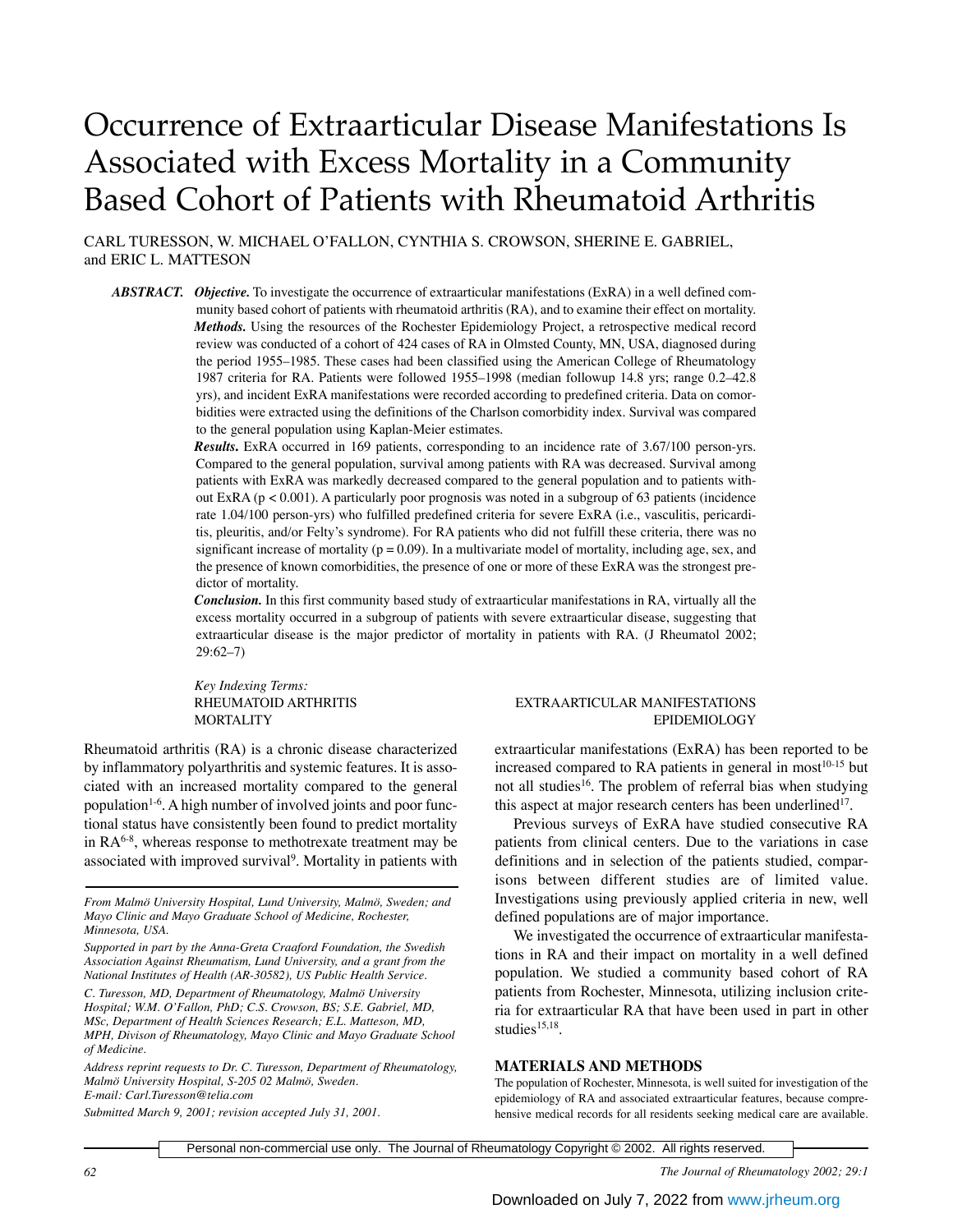A record linkage system allows ready access to the medical records from all health care providers for the local population, including the Mayo Clinic and its affiliated hospitals, the Olmsted Medical Group, the Olmsted Community Hospital, local nursing homes, and the few private practitioners. The potential of this data system for use in population based studies has been described<sup>19,20</sup>. This system ensures virtually complete ascertainment of all clinically recognized cases of RA among the residents of Rochester, Minnesota.

In a previous survey<sup>21</sup>, all cases of RA diagnosed in the period January 1, 1955, to January 1, 1985,  $(N = 425)$  were identified using the computerized diagnostic index and a revision of the complete medical record in each potential case. The incidence date was defined as the earliest date at which the patient fulfilled  $\geq$  4 of the 1987 American College of Rheumatology (ACR) classification criteria for  $RA^{22}$ . This study was undertaken as part of further characterization of the RA cohort.

Using a structured protocol, the complete medical records of 424/425 of these patients (one patient refused research authorization) were reviewed by one of the authors (CT), and extraarticular manifestations were identified according to predefined criteria (Table 1). The criteria for severe disease manifestations (Table 1; criteria 1–8) were based on those used in a previous study of occurrence of ExRA15, in which they were found, as a group, to identify patients with a poor survival. To assess the occurrence of rheumatoid pericarditis during the time period before echocardiography was available, the criteria for pericarditis were modified to include other methods of investigation, in accord with the definitions used in another longterm study of pericarditis<sup>12</sup>. In the present study, further ExRA manifestations (Table 1; criteria 9–17) were also investigated. The criteria for Sjögren's syndrome have been used to identify cases of primary and secondary SS in epidemiological surveys23,24. All cases of suspected ExRA were separately reviewed by a second investigator (EM), with concordant results. In addition, a random sample of 30 cases from the source cohort were independently revised by 2 investigators (CT and EM), also with concordant results. The patients were followed from January 1, 1955, until December 31, 1998, or until death or loss to followup (median followup 14.8 yrs, range 0.2–42.8). For patients who moved away from the area, the date of the last physical examination noted in the case record was used as the date of loss to followup. The date of fulfillment of the criteria for ExRA was noted, as well as the date of death according to the death certificate. The cumulative incidence of ExRA was calculated, adjusted to the followup time, and presented as 30-year cumulative incidence data. Data on comorbidities were extracted using the Charlson comorbidity index<sup>25</sup>.

The Kaplan-Meier product limit method was used to estimate survival from diagnosis of RA in this cohort<sup>26</sup>. Overall survival analysis involved fol-

*Table 1.* Criteria for inclusion as extraarticular manifestations of RA.

| 1. Pericarditis                                       | A. Clinical judgment and exudation verified by echocardiography<br>If ultrasound not available: Criteria according to Hara, et $al^{12}$ .<br>B. Clinical criteria (1 required): Typical pericardial pain, peripheral edema,<br>dyspnea/orthopnea, ascites, dysrythmia (heart rate > 140/min, atrial flutter/fibril-<br>lation, 2-3 degree atrioventricular block, ventricular tachycardia<br>Objective criteria compatible with pericarditis (1 required): Physical examination,<br>cardiac catheterization findings, histologic examination<br>Other causes improbable, such as tuberculosis or other infection, metastases, pri-<br>mary tumor, postoperative status, or other trauma |
|-------------------------------------------------------|------------------------------------------------------------------------------------------------------------------------------------------------------------------------------------------------------------------------------------------------------------------------------------------------------------------------------------------------------------------------------------------------------------------------------------------------------------------------------------------------------------------------------------------------------------------------------------------------------------------------------------------------------------------------------------------|
| 2. Pleuritis                                          | Clinical suspicion and exudation verified by radiograph<br>Other causes improbable, such as tuberculosis or other infection, metastases, pri-<br>mary tumor, postoperativer status, or other trauma                                                                                                                                                                                                                                                                                                                                                                                                                                                                                      |
| 3. Felty's syndrome                                   | Splenomegaly (clinically evident or measured by ultrasound) and neutropenia<br>$(< 1.8 \times 10^9/l)$ on 2 occasions<br>Other causes improbable, such as drug side effect or infection                                                                                                                                                                                                                                                                                                                                                                                                                                                                                                  |
| 4. Major cutaneous<br>vasculitis                      | Diagnosed biopsy or clinical judgment by dermatologist                                                                                                                                                                                                                                                                                                                                                                                                                                                                                                                                                                                                                                   |
| 5. Neuropathy                                         | Clinical judgment by physician and signs of polyneuropathy/mononeuropathy at<br>electromyography/electroneurography                                                                                                                                                                                                                                                                                                                                                                                                                                                                                                                                                                      |
| 6. Scleritis, episcleritis,<br>or retinal vasculitis. | Clinical judgment by ophthalmologist                                                                                                                                                                                                                                                                                                                                                                                                                                                                                                                                                                                                                                                     |
| 7. Glomerulonephritis                                 | Clinical judgment by nephrologist and positive biopsy                                                                                                                                                                                                                                                                                                                                                                                                                                                                                                                                                                                                                                    |
| 8. Vasculitis involving<br>other organs               | Clinical judgment by organ specialist and biopsy compatible with vasculitis                                                                                                                                                                                                                                                                                                                                                                                                                                                                                                                                                                                                              |
| 9. Amyloidosis                                        | Clinical judgment and positive biopsy from affected organ                                                                                                                                                                                                                                                                                                                                                                                                                                                                                                                                                                                                                                |
| 10. Keratonconjunctivitis<br>sicca                    | Clinical judgment; positive Rose-Bengal staining or result of Schirmer's test<br>$< 5$ mm/min                                                                                                                                                                                                                                                                                                                                                                                                                                                                                                                                                                                            |
| 11. Xerostomia                                        | Clinical judgment; abnormal sialometry, sialography, or salivary scintigraphy, or<br>salivary gland biopsy with lymphocytic infiltrate                                                                                                                                                                                                                                                                                                                                                                                                                                                                                                                                                   |
| 12. Secondary Sjögren's<br>syndrome                   | Two of three criteria: Keratonconjunctivitis sicca (see above), xerostomia (see<br>above), serological evidence: rheumatoid factor, ANA, anti-Ro (SS-A)/anti-La<br>(SS-B) positive, or hypergammaglobulinemia                                                                                                                                                                                                                                                                                                                                                                                                                                                                            |
| 13. Pulmonary fibrosis                                | Clinical judgment and decreased vital capacity or DLCO by 15% from normal                                                                                                                                                                                                                                                                                                                                                                                                                                                                                                                                                                                                                |
| 14. Bronchiolitis obliterans<br>organizing pneumonia  | Clinical judgment by pulmonologist                                                                                                                                                                                                                                                                                                                                                                                                                                                                                                                                                                                                                                                       |
| 15. Cervical myelopathy                               | Clinical judgment and increased atlantoaxial movement—verified by radiograph                                                                                                                                                                                                                                                                                                                                                                                                                                                                                                                                                                                                             |
| 16. Subcutaneous<br>rheumatoid nodules                | Clinical judgment                                                                                                                                                                                                                                                                                                                                                                                                                                                                                                                                                                                                                                                                        |
| 17. Rheumatoid nodules<br>in other locations          | Positive biopsy                                                                                                                                                                                                                                                                                                                                                                                                                                                                                                                                                                                                                                                                          |

Personal non-commercial use only. The Journal of Rheumatology Copyright © 2002. All rights reserved.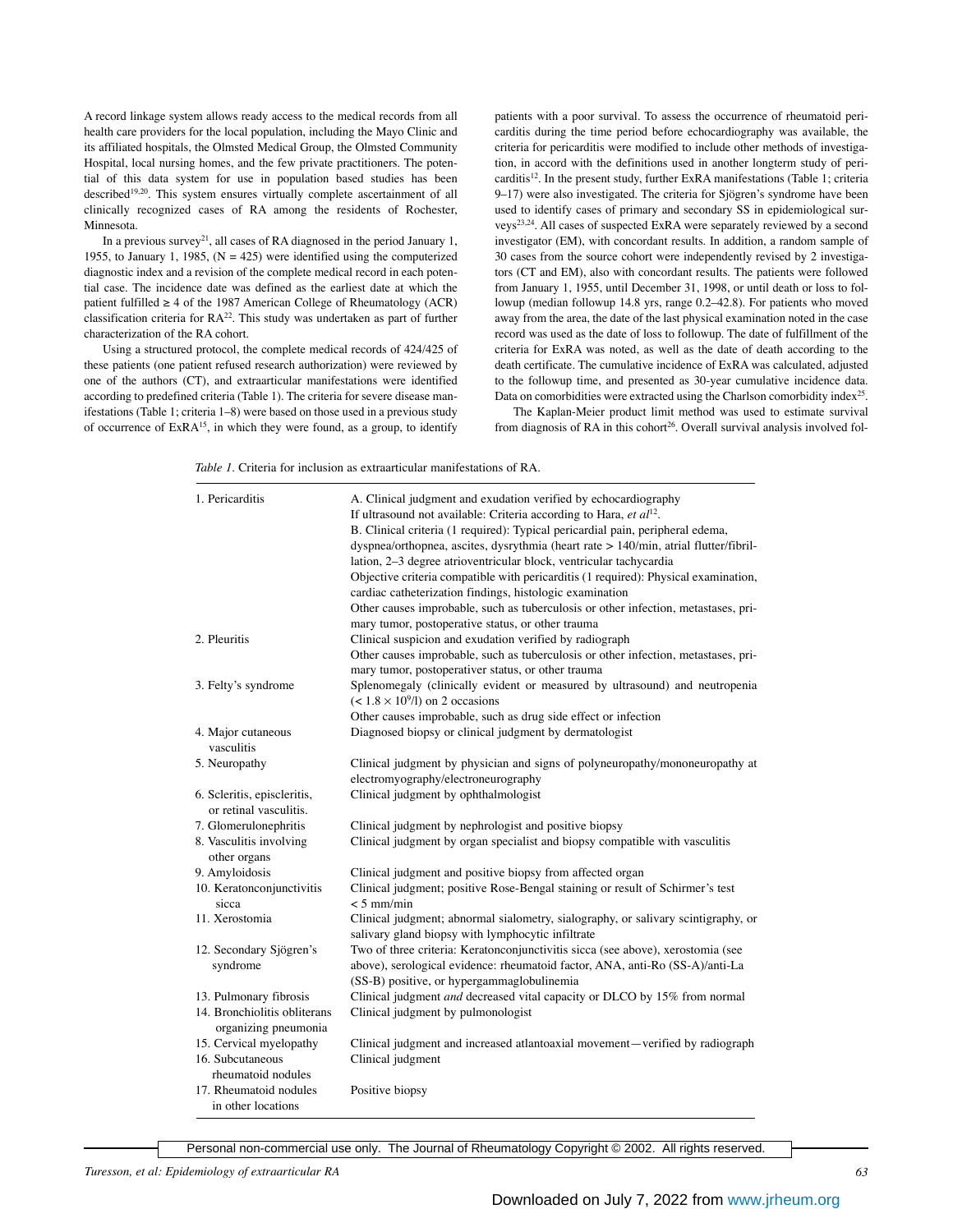lowing all patients from diagnosis of RA to death or loss of followup. The expected survivorship was based on the sex and age of the study population and death rates from the United States (Caucasian populations) life tables. To estimate survival among patients without ExRA, followup of those patients who developed ExRA prior to death was censored at diagnosis of ExRA. Estimation of survival from RA diagnosis of patients who developed ExRA began with those few who had such manifestations at diagnosis of RA, with those who developed ExRA subsequently entering the Kaplan-Meier calculations at a followup time corresponding to the number of days from RA diagnosis to ExRA diagnosis<sup>26</sup>. As the analysis considered the effect of extraarticular disease on subsequent survival, the patients remained in the ExRA group at all times after first presentation of ExRA, regardless of the duration of signs and symptoms of ExRA. Cox proportional hazards modelling was used to examine the effects of age, sex, and rheumatoid factor (RF) positivity on survival. ExRA (criteria 1–8), nodules, and comorbidities (heart disease, liver disease, chronic obstructive pulmonary disease, malignancy, and dementia) were examined in these models as time-dependent covariates. Bootstrap sampling<sup>27</sup> was used to validate variable selection and interaction among the significant main effects examined.

### **RESULTS**

The RA cohort consisted of 312 women and 112 men. The median age at diagnosis was 60.0 years. The median followup period was 14.8 years (range 0.2–42.8). During the followup period, 169 patients developed extraarticular manifestations, corresponding to an overall incidence rate of 3.67/100 personyears at risk (3.65/100 person-years in male patients and 3.68/100 person-years in females). The 30-year cumulative incidence of any ExRA was 57.1% (standard error 3.8%). The 30-year cumulative incidence of rheumatoid nodules was 39.4% (SE 3.6%), secondary Sjögren's syndrome 17.1% (SE 3.0%), and pulmonary fibrosis 9.4% (SE 2.1%). The cumulative incidence of each ExRA is noted in Table 2. A subgroup of 63 patients (30-year cumulative incidence 26.8%, SE 3.6%)

*Table 2.* Cumulative incidence at 30 years' followup of extraarticular disease manifestations.

| <b>Extraarticular Manifestation</b> | No. of Patients | 30-year Cumulative<br>Incidence,<br>$\%$ ( $\pm$ SE) |
|-------------------------------------|-----------------|------------------------------------------------------|
| Pericarditis                        | 18              | $10.9 \ (\pm 3.0)$                                   |
| Pleuritis                           | 19              | $9.4 (\pm 2.7)$                                      |
| Felty's syndrome                    | 9               | $2.7 (\pm 1.0)$                                      |
| Major cutaneous vasculitis          | 14              | 5.1 ( $\pm$ 1.6)                                     |
| Neuropathy                          | 8               | 2.8 ( $\pm$ 1.0)                                     |
| <b>Scleritis</b>                    | 3               | $1.0 \ (\pm 0.6)$                                    |
| Episcleritis                        | 3               | $0.8 (\pm 0.5)$                                      |
| Retinal vasculitis                  | $\Omega$        | 0.0                                                  |
| Glomerulonephritis                  | 4               | $2.9 \ (\pm 1.7)$                                    |
| Other vasculitis                    | $\Omega$        | 0.0                                                  |
| Amyloidosis                         | 3               | $1.0 (\pm 0.6)$                                      |
| Keratoconjunctivitis sicca          | 41              | 15.4 $(\pm 2.6)$                                     |
| Xerostomia                          | $\mathcal{E}$   | $1.0 (\pm 0.6)$                                      |
| Sjögren's syndrome                  | 42              | 17.1 $(\pm 3.0)$                                     |
| Pulmonary fibrosis                  | 25              | $9.4 (\pm 2.1)$                                      |
| <b>Bronchiolitis obliterans</b>     | 3               | $1.2 \ (\pm 1.0)$                                    |
| Cervical myelopathy                 | 9               | $3.5 (\pm 1.3)$                                      |
| Subcutaneous nodules                | 114             | 39.4 $(\pm 3.6)$                                     |
| Other nodules                       | 0               | 0.0                                                  |

fulfilled the criteria for severe ExRA (ExRA Malmö) used in the Malmö ExRA study<sup>15</sup>, corresponding to an incidence rate 1.04/100 patient-years (1.33/100 in men, 0.94/100 in women). There was no significant change in the incidence of ExRA Malmö over the decades studied (data not shown).

There were 288 deaths during the followup period. Mortality was increased in the RA cohort as a whole compared to the general US population  $(p < 0.001)$ . A particularly poor survival was noted in the subgroup of patients with ExRA Malmö ( $p < 0.001$  vs expected) (Figure 1). There was no significant increase of mortality in RA patients without ExRA ( $p = 0.9$ ) or in the group of RA patients who did not fulfill the Malmö ExRA criteria as a whole  $(p = 0.09)$  compared with the general US population. Excess mortality in the ExRA Malmö patients was markedly increased within the first 2 years of followup, and survival continued to be severely impaired during the entire study period. In particular, mortality was increased in patients with neuropathy [age and sex adjusted conditional risk ratio (CRR) 8.09; 95% confidence interval (95% CI) 3.92–16.70], cutaneous vasculitis (CRR 5.67; 95% CI 3.05–10.52), pericarditis (CRR 5.26; 95% CI 3.12–8.84), pleuritis (CRR 3.72; 95% CI 2.10–6.57), and Felty's syndrome (CRR 3.36; 95% CI 1.64–6.89). Among the ExRA not included in the Malmö criteria, pulmonary fibrosis and rheumatoid nodules were associated with a smaller but significant increase of mortality. The risk ratios for individual ExRA are listed in Table 3.

In a multivariate model including age, sex, and the presence of various comorbidities (heart disease, chronic pulmonary disease, liver disease, malignancy, and dementia), ExRA according to Malmö criteria was the strongest predictor of death (RR 4.25; 95% CI 2.88–6.30) (Table 4). The presence of subcutaneous rheumatoid nodules was also modestly associated with increased mortality in this model (RR 1.51; 95% CI 1.06–2.16), as was the presence of RF (Table 4). The inter-

*Table 3.* Extraarticular manifestations and associated mortality.

| Manifestation                   | Conditional<br>Risk Ratio* | 95% CI         | р        |
|---------------------------------|----------------------------|----------------|----------|
| Pericarditis                    | 5.26                       | $3.12 - 8.84$  | < 0.0001 |
| Pleuritis                       | 3.72                       | $2.10 - 6.57$  | < 0.0001 |
| Felty's syndrome                | 3.36                       | $1.64 - 6.89$  | < 0.0001 |
| Major cutaneous vasculitis      | 5.67                       | $3.05 - 10.52$ | < 0.0001 |
| Neuropathy                      | 8.09                       | $3.92 - 16.70$ | < 0.0001 |
| <b>Scleritis</b>                | 1.30                       | $0.32 - 5.25$  | 0.71     |
| Episcleritis                    | 2.89                       | $0.71 - 11.76$ | 0.14     |
| Glomerulonephritis              | 1.55                       | $0.38 - 6.38$  | 0.54     |
| Amyloidosis                     | 2.52                       | $0.62 - 10.20$ | 0.20     |
| Keratoconjunctivitis sicca      | 1.43                       | $0.92 - 2.23$  | 0.12     |
| Secondary Sjögren's syndrome    | 1.47                       | $0.95 - 2.28$  | 0.08     |
| Pulmonary fibrosis              | 2.80                       | $1.65 - 4.72$  | < 0.0001 |
| Cervical myelopathy             | 0.94                       | $0.30 - 2.95$  | 0.91     |
| Subcutaneous rheumatoid nodules | 2.08                       | $1.58 - 2.74$  | < 0.0001 |

\*Adjusted for age and sex.

Personal non-commercial use only. The Journal of Rheumatology Copyright © 2002. All rights reserved.

*64 The Journal of Rheumatology 2002; 29:1*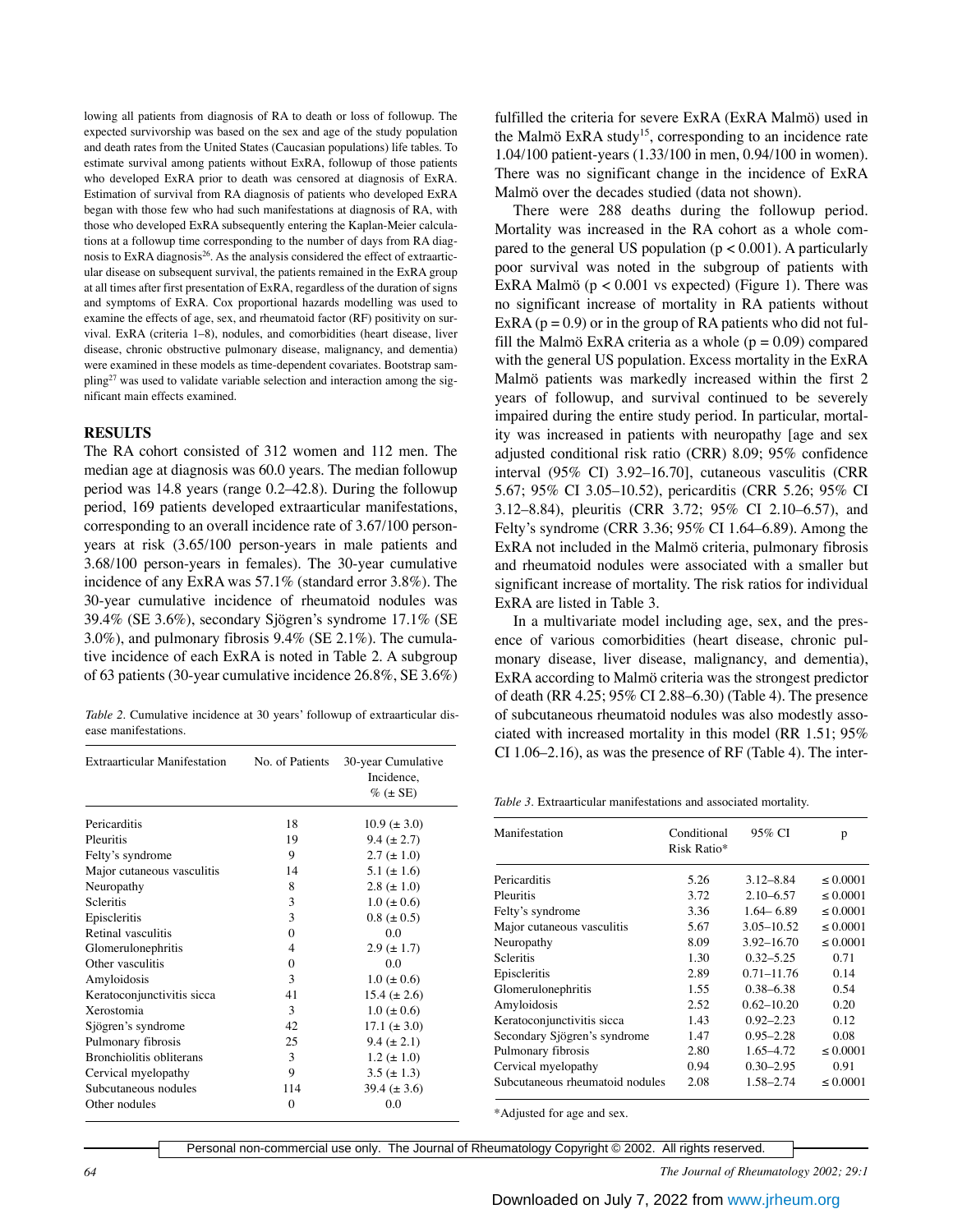*Table 4.* Multivariate analysis of predictors of mortality in RA.

| Predictor                                | Conditional<br><b>Risk Ratio</b> | 95% CI        | p        |
|------------------------------------------|----------------------------------|---------------|----------|
| Age                                      | 1.07                             | $1.06 - 1.09$ | < 0.0001 |
| Male sex                                 | 1.46                             | $1.08 - 1.98$ | 0.014    |
| Cardiovascular disease                   | 2.34                             | $1.72 - 3.20$ | < 0.0001 |
| Dementia                                 | 2.44                             | $1.60 - 3.71$ | < 0.0001 |
| Malignancy                               | 1.94                             | $1.28 - 2.93$ | 0.002    |
| Severe extraarticular<br>manifestations* | 4.25                             | $2.88 - 6.30$ | < 0.0001 |
| Rheumatoid factor positivity             | 1.94                             | $1.45 - 2.60$ | < 0.0001 |

\*According to criteria 1–8, Table 1.

action between ExRA Malmö and RF was borderline, but did not withstand "bootstrap" validation (see Materials and Methods), suggestive but not conclusive evidence that patients who have both ExRA Malmö and positive RF have an even worse prognosis than those who do not.

#### **DISCUSSION**

In this community based study of extraarticular manifestations in rheumatoid arthritis (ExRA), mortality was increased in the RA cohort, and virtually all the excess mortality occurred in patients with severe ExRA (i.e., neuropathy, vasculitis, serositis, and Felty's syndrome), confirming previous findings indicating a particularly poor prognosis in this group of patients15. Pulmonary fibrosis and subcutaneous rheumatoid nodules were also associated with increased mortality.

We also examined the effect of comorbid conditions on survivorship in patients with ExRA and considered the possibility that ExRA may in fact be markers of other diseases. We considered whether the increased mortality in ExRA is due to fatality from comorbidities. In the multivariate analysis, the presence of known heart, liver or chronic pulmonary disease, dementia, or malignancy was associated with increased mortality, but ExRA according to the Malmö criteria (ExRA Malmö) remained the most important predictor of mortality. This indicates that ExRA Malmö predict mortality independently of known comorbidities, and that it is unlikely that the increased mortality in ExRA Malmö patients is due to selection of patients with other, preexisting diseases. Even after adjustment for age and sex, the ExRA Malmö remained strong independent predictors of premature mortality.

In this series, systemic features of RA occurred in a substantial proportion of patients at some time, but the incidence of some extraarticular manifestations was less than that reported from organ-specific studies of referral based patients. For instance, in consecutive RA outpatients from a single center serving a defined area in Denmark, an annual incidence of pleuritis of 1.54% in men and 0.34% in women was observed28. In a hospital based inpatient study from Malmö, Sweden<sup>15</sup>, the cumulative incidence of pleuritis in RA was 3.0% during a followup period of 4.5 years. These figures would correspond to a 30-year cumulative incidence of more than the 9.4% observed in the present series. Similarly, the cumulative incidence of Felty's syndrome (2.1% per 30 years' followup) was less than that reported by Sibley and co-work-



*Figure 1.* Survival of patients with RA after first presentation of extraarticular manifestation according to the criteria used in the Malmö study (Table 1; criteria 1–8), and after first presentation of any of the extraarticular manifestations (Table 1; criteria 1–17); and survival in the entire RA cohort, compared to the expected survival from the general population.

Personal non-commercial use only. The Journal of Rheumatology Copyright © 2002. All rights reserved.

*Turesson, et al: Epidemiology of extraarticular RA 65*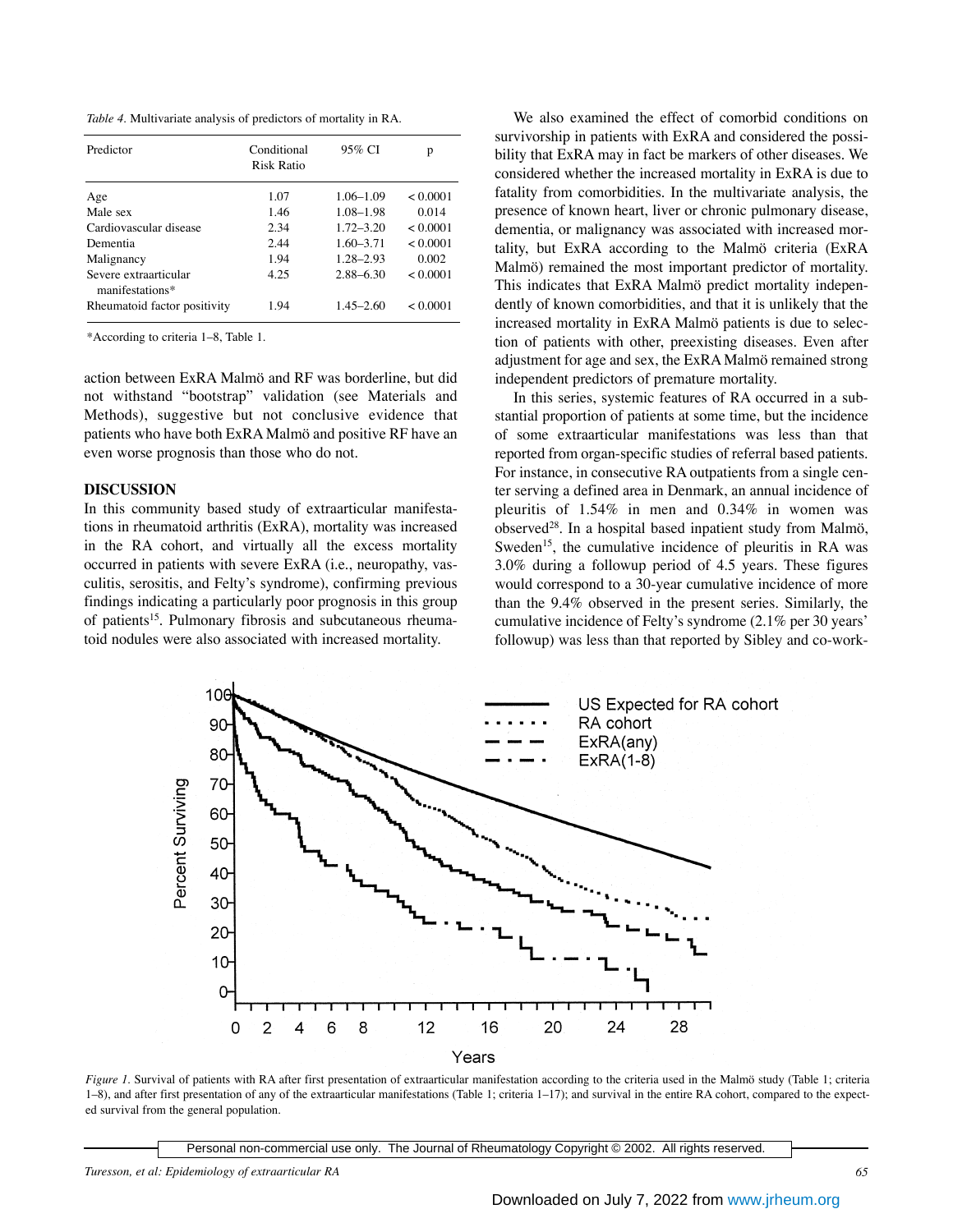ers from a cohort of RA patients from a university based referral center in Saskatchewan, Canada (3.9% cumulative incidence; mean followup 16.8 years)<sup>29</sup>. Data on the occurrence of rheumatoid leg ulcers are scarce, but Wilkinson reported 22 cases among a total of 324 patients seen in a rheumatology clinic in 6 years<sup>30</sup>, corresponding to a cumulative incidence of 6.8%, which is considerably more than the 30-year cumulative incidence of 5.1% for cutaneous vasculitis in our study. These differences are probably explained in part by selection of RA patients with complicated disease in clinic based studies, compared to a population based cohort.

Pulmonary fibrosis also occurred to a lesser extent than reported in other studies. For example, in a cross sectional examination of RA patients seen at the University of Iowa, Iowa, USA, pulmonary function tests or radiological findings suggestive of interstitial lung disease were seen in  $32.4\%^{31}$ . Detection of rheumatoid lung disease depends to a great extent on the method of investigation<sup>32</sup>. In general, a retrospective study may give a lower estimate of the incidence of conditions that have to be actively searched for, in contrast to disease manifestations that are easily detectable in the clinic, such as rheumatoid nodules. The incidence of nodules in the present series was similar to that reported by others<sup>33,34</sup>.

The Malmö ExRA, which include pericarditis, pleuritis, Felty's syndrome, cutaneous vasculitis, neuropathy, episcleritis, scleritis, retinal vasculitis, other types of rheumatoid vasculitis, and glomerulonephritis, were found, in accord with the Malmö study<sup>15</sup>, to identify a group of RA patients with a very poor survival. In other studies of ophthalmological manifestations<sup>13</sup>, pericarditis<sup>12</sup>, and various types of ExRA (i.e., vasculitis, neuropathy, scleritis) $11$ , an increased mortality compared to RA patients in general has also been shown. The group of ExRA patients identified by the Malmö criteria may be characterized by systemic inflammation of a kind that has a particular influence on mortality.

As in our series, increased mortality in patients with pulmonary fibrosis has been described in hospitalized patients with  $RA^{35}$ . Rheumatoid nodules have been found to predict mortality in a large study of RA<sup>6</sup>. In a study of Sjögren's syndrome  $(SS)^{23}$ , using the same criteria as our study, mortality was increased in patients with secondary SS, most of whom had RA. In the present study, there was a trend toward increased mortality in patients with SS, although it was not significant.

The marked increase of mortality within 2 years after diagnosis of ExRA may be interpreted as suggesting a very direct link between extraarticular disease and death. Although RA is associated with increased mortality, RA is rarely noted as the cause of death<sup>3</sup>. In the first study to find poor survival in RA, the excess mortality was mainly attributed to infectious disease<sup>1</sup>. Later studies have shown the major cause of excess mortality is cardiovascular disease<sup>5,36,37</sup>. In studies of ExRA where causes of death were evaluated, a higher than expected number of cardiovascular deaths was noted<sup>15,38</sup>, although the number of deaths was too small to allow any definite conclusions.

Serological markers of inflammation have been shown to be independent predictors of cardiovascular mortality<sup>39-42</sup>, and the importance of inflammation in vascular disease is supported by histological and immunohistochemical studies<sup>43-45</sup>. The association between systemic features of RA and mortality may thus be an example of the importance of systemic inflammation in cardiovascular disease.

The major strength of this study is the community based approach, utilizing a well defined RA cohort, which limits selection of severe RA cases and enables an estimate of the true burden of extraarticular disease and the associated mortality in the community. It is not a case finding study. One limitation is due to the retrospective method, which limits analysis to the case record data collected by the managing physician. This might lead to underestimation of some forms of ExRA. However, the case definitions used were primarily developed for the identification of clinically relevant ExRA in retrospective studies involving review of medical records, and similar results have previously been found using these criteria15.

In this first community based study of extraarticular disease manifestations in RA, such manifestations were present at some time in a substantial proportion of patients, but the incidence of some extraarticular manifestations was less than that reported from organ-specific studies of referral based patients. Virtually all excess mortality in the RA cohort occurred in a subgroup of patients with severe extraarticular disease, suggesting that extraarticular manifestations are the major predictors of mortality in RA.

# **REFERENCES**

- 1. Cobb S, Anderson F, Bauer W. Length of life and cause of death in rheumatoid arthritis. N Engl J Med 1953;249:553-6.
- 2. Monson RR, Hall AP. Mortality among arthritics. J Chron Dis 1976;29:459-67.
- 3. Allebeck P, Ahlbom A, Allander E. Increased mortality among persons with rheumatoid arthritis, but where RA does not appear on death certificate. Scand J Rheumatol 1981;10:301-6.
- 4. Prior P, Symmons DPM, Scott DL, Brown R, Hawkins CF. Cause of death in rheumatoid arthritis. Br J Rheumatol 1984;23:92-9.
- 5. Jacobsson LTH, Knowler WC, Pillemer S, et al. Rheumatoid arthritis and mortality. A longitudinal study in Pima Indians. Arthritis Rheum 1993;36:1045-53.
- 6. Wolfe F, Mitchell DM, Sibley JT, et al. The mortality of rheumatoid arthritis. Arthritis Rheum 1994;37:481-94.
- 7. Mitchell DM, Spitz PW, Young DY, Bloch DA, McShane DA, Fries JF. Survival, prognosis and causes of death in rheumatoid arthritis. Arthritis Rheum 1986;29:706-14.
- 8. Pincus T, Callahan LF. Taking mortality in rheumatoid arthritis seriously — predictive markers, socioeconomic status and comorbidity. J Rheumatol 1986;13:841-5.
- 9. Krause D, Scheussler B, Herborn G, Rau R. Response to methotrexate treatment is associated with reduced mortality in patients with severe rheumatoid arthritis. Arthritis Rheum 2000;43:14-21.
- 10. Gordon DA, Stein JL, Broder I. The extraarticular manifestations of

Personal non-commercial use only. The Journal of Rheumatology Copyright © 2002. All rights reserved.

*66 The Journal of Rheumatology 2002; 29:1*